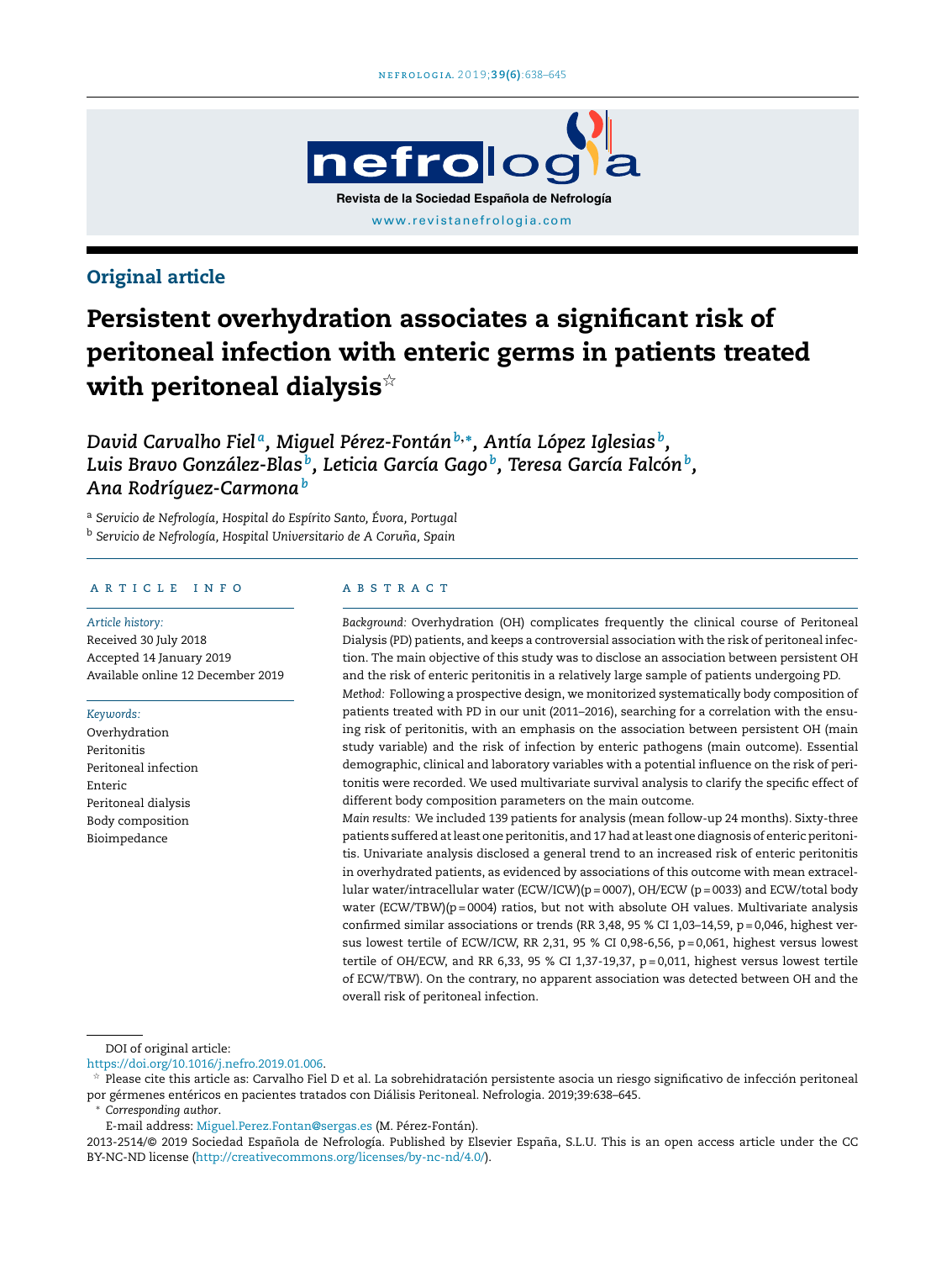*Conclusion:* Persistent overhydration portends a significant risk of peritoneal infection by enteric pathogens, among patients undergoing chronic PD.

© 2019 Sociedad Española de Nefrología. Published by Elsevier España, S.L.U. This is an open access article under the CC BY-NC-ND license ([http://creativecommons.org/licenses/](http://creativecommons.org/licenses/by-nc-nd/4.0/) [by-nc-nd/4.0/](http://creativecommons.org/licenses/by-nc-nd/4.0/)).

## La sobrehidratación persistente asocia un riesgo significativo de infección peritoneal por gérmenes entéricos en pacientes tratados con diálisis peritoneal

#### r e s u m e n

*Antecedentes y Objetivos:* La sobrehidratación (SH) es frecuente, y a menudo persistente, en pacientes tratados con Diálisis Peritoneal (DP), y mantiene una asociación controvertida con el riesgo de infección peritoneal. El objetivo principal de este estudio fue develar una posible asociación entre la presencia de SH y el riesgo subsiguiente de infección peritoneal por gérmenes entéricos, en una población relativamente amplia de pacientes tratados con DP.

*Método:* Según diseño prospectivo, monitorizamos de manera sistemática la composición corporal de pacientes tratados con DP en nuestra Unidad (2011–2016), buscando una posible correlación con el riesgo de peritonitis durante el seguimiento, con un interés particular en la asociación entre SH persistente (variable de estudio principal) y el riesgo de infección peritoneal por patógenos entéricos (variable resultado principal). Para el análisis tuvimos en cuenta variables demográficas, clínicas y de laboratorio con influencia potencial en el riesgo de infección peritoneal. Utilizamos técnicas de análisis multivariante para clarificar el efecto específico de diferentes parámetros de composición corporal sobre la variable resultado principal.

*Resultados principales:* Incluímos 139 pacientes, con seguimiento medio de 24 meses. Sesenta y tres pacientes sufrieron al menos una peritonitis, y 17 al menos una infección por gérmenes entéricos. El análisis univariante mostró una tendencia general a mayor riesgo de infección peritoneal entérica en pacientes sobrehidratados, que se hacía evidente cuando se usaba el cociente agua extracelular/agua intracelular (AEC/AIC)(p = 0,007), el cociente SH/AEC (SH/AEG)( $p = 0,033$ ), o el cociente AEC/agua corporal total (AEC/ACT)( $p = 0,004$ ), pero no cuando se usaba la sobrehidratación absoluta, como variable de estudio. El análisis multivariante confirmó estas asociaciones o tendencias (RR 3,48, IC 95% 1,03-14,59, p = 0,046, tercil mayor versus menor para AEC/AIC, RR 2,31, IC 95% 0,98-6,56,  $p = 0,061$ , tercil mayor versus menor para SH/AEC, y RR 6,33, IC 95% 1,37-19,37, p = 0,011, tercil mayor versus menor para AEC/ACT). Por el contrario, no observamos asociación consistente entre SH y riesgo general de infección peritoneal.

*Conclusión:* La sobrehidratación persistente asocia un riesgo significativo de infección peritoneal por patógenos entéricos, en pacientes tratados con DP.

© 2019 Sociedad Española de Nefrología. Publicado por Elsevier España, S.L.U. Este es un artículo Open Access bajo la licencia CC BY-NC-ND ([http://creativecommons.org/licenses/](http://creativecommons.org/licenses/by-nc-nd/4.0/) [by-nc-nd/4.0/](http://creativecommons.org/licenses/by-nc-nd/4.0/)).

#### *Palabras clave:*

Sobrehidratación Peritonitis Infección peritoneal Entérico Diálisis peritoneal Composición corporal Bioimpedancia

Persistent or recurrent volume overload (VO) is very frequent in dialysis, affecting incident and prevalent patients, treated with either haemodialysis or with peritoneal dialysis (PD). $1$ More than half of patients in chronic PD suffer some degree of VO, often from the very onset of treatment. $2-4$  This complication is considered a significant source of cardiovascular risk $5-7$ and, in general, of poor prognosis for these patients. $8-11$ 

The correct diagnosis and effective treatment of hypervolemia are relevant objectives, within the general management of patients with PD. However, detecting and quantifying VO poses important challenges in daily clinical practice. The

diagnosis of VO is relatively easy only when it is major and it is associated to clinical signs (rapid weight gain, peripheral oedema, progressive hypertension, left ventricular failure). Early diagnosis and management of this complication require more precise instruments. $^{12}$  $^{12}$  $^{12}$  In recent years, the assessment of body composition using multi-frequency bioimpedance analysis (BIA) has achieved a remarkable acceptance as a method of assessing body composition and hydration status, due to its simplicity, minimal side effects and reasonable accuracy.<sup>[13,14](#page-7-0)</sup> BIA devices measure resistance and body reactance to electric currents, and use these estimates to calculate total body water (TBW) volumes and their intracellular (ICW) and extracellular (ECW) fractions. These calculations can be used to detect and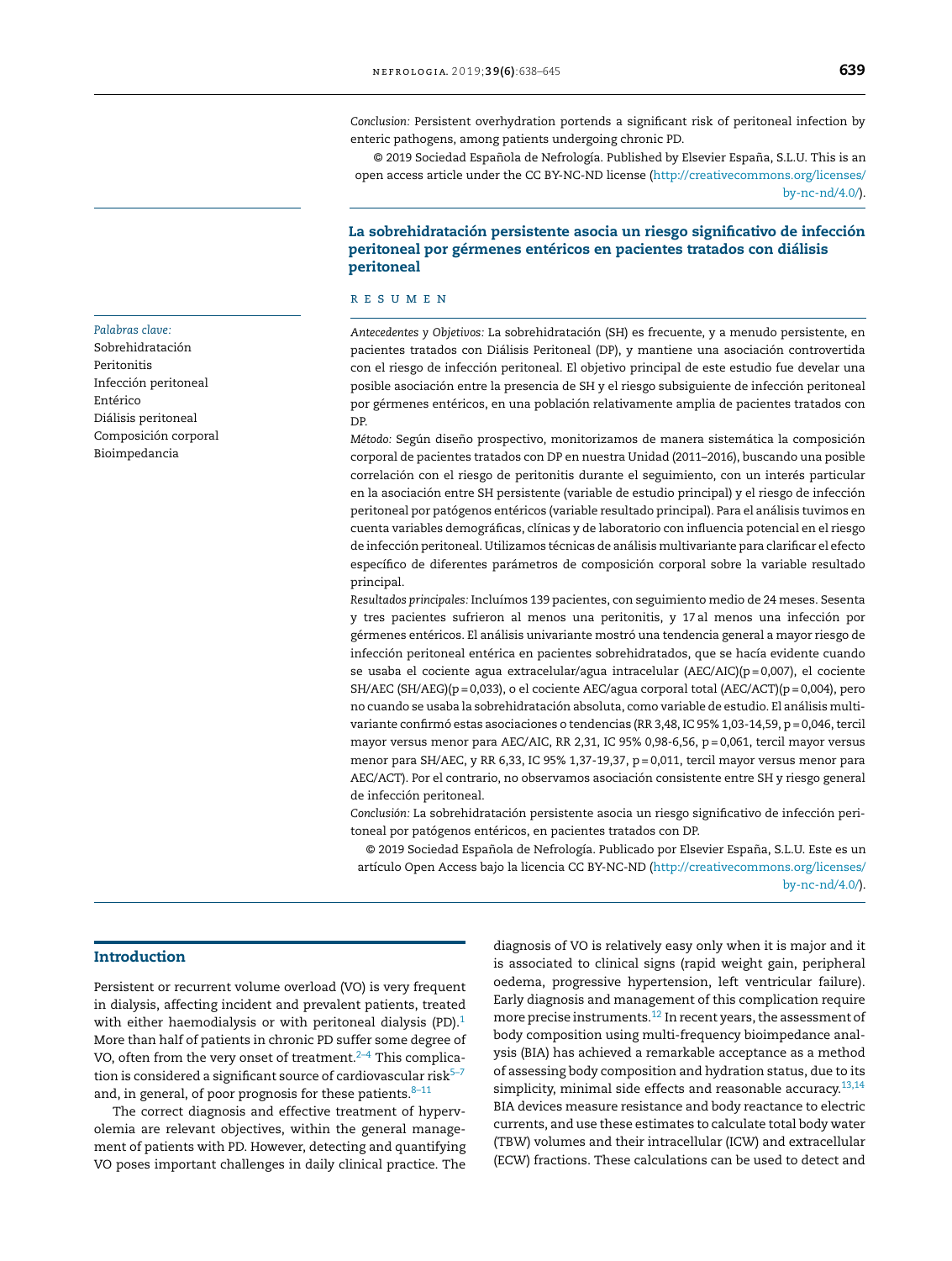quantify VO. $15$  A large majority of clinical studies with estimation of volemia in patients with end-stage renal disease published in the last decade have been based on BIA.<sup>[1,2,4,8,](#page-6-0)[16,17](#page-7-0)</sup>

Peritoneal infection is one of the most feared complications of PD, with significant effects on mortality and increased rates of technique failure. $18-21$  In recent decades, the application of different preventive measures has progressively reduced the overall incidence of this complication. Unfortunately, the aforementioned measures have had a very uneven impact on the incidence of peritoneal infections of different aetiologies. In particular, infections by micro-organisms of enteric origin have maintained a significant incidence.<sup>[22](#page-7-0)</sup> The design of strategies aimed at reducing the incidence of enteric peritonitis demands an adequate knowledge of its pathogenic mechanisms and precipitating factors.<sup>[18](#page-7-0)</sup> Of particular interest is the possibility that persistent oedema of the intestinal wall can allow the transmigration of toxins and bacteria through it, with systemic consequences in different clinical contexts. $23$  This idea has fuelled the hypothesis that VO could favour the development of peritonitis of enteric origin in patients treated with PD.

We present the results of a prospective study, aimed at investigating the possible association between persistent VO (estimated by serial analysis of body composition by BIA) and the risk of peritoneal infection in patients on PD, with a particular emphasis on the risk of infection due to germs of enteric origin.

#### Population and method

#### *General design*

Following a prospective and observational design, we monitored the state of extracellular volume and the clinical evolution of incident patients treated with PD in our centre during the period 2011-16. The study variables were the essential parameters of body composition obtained through serial analysis performed with BIA, with particular emphasis on the markers of VO (overhydration [OH], estimated both in absolute terms and in the form of ratios or fractions ECW/ICW, OH/ECW and ECW/TBW) (main study variables). The main outcome variable was survival at the first episode of peritoneal infection by enteric germs.

The study protocol was approved by the ethics committee of our centre, and oral informed consent was obtained from the participants. The study was adapted to the general principles of the Declaration of Helsinki.

#### *Study population*

All patients over 18 years of age who experienced PD during the recruitment period were considered eligible. We excluded from the analysis those who did not have at least one study of body composition during the first 3 months of treatment with PD, as well as those who did not have a minimum exposure period of 3 months at risk of peritoneal infection. No patient refused their consent to participate in the study.

#### *Study variables*

Body composition studies were conducted using a commercially available BIA device (BCM, Fresenius, RFA), at baseline and every 3 months, until the end of the first year. Estimates made under conditions of instability were not taken into account (e.g., during cardiovascular events). We recorded the following parameters for the study: lean mass index (LMI) (lean mass/height<sup>2</sup>), fat mass index (FMI) (fat mass/height<sup>2</sup>) and OH, defined by the difference between the expected ECW under normal physiological conditions and that estimated by BIA (absolute OH) and through the ratios ECW/ICW, OH/ECW and ECW/TBW (relative OH). For the analyses, the mean values of the estimates obtained during the first year on PD, or of all available estimates, were used in the case of patients with less than one year of follow-up.

The outcome variables were survival at the first episode of enteric peritonitis (main) or peritonitis of any aetiology (secondary). Peritoneal infection was defined according to criteria of the International Peritoneal Dialysis Society.<sup>[24](#page-7-0)</sup> Enteric peritonitis were defined as all those with at least one isolation of *Enterobacteriaceae* and/or *Enterococcus* spp and/or intestinal anaerobes, both in mono- and polymicrobial context.

The main clinical and demographic variables with potential association to clinical outcomes were recorded, including the risk of peritoneal infection [\(Table](#page-3-0) 1).

#### *Analytical strategy and statistical methods*

The study variables were categorised by tertiles, for better understanding in clinical terms. The basic univariate comparisons were performed using the Student's t tests, ANOVA, distribution  $\chi^2$  and Spearman's correlation coefficient. Univariate survival analyses were performed using the Kaplan-Meier method (log-rank test). The multivariate analysis was carried out using Cox models in steps, controlling for other demographic, clinical or laboratory variables with recognised impact on the outcome variables (age, presence of diabetes, glomerular filtration rate, albumin, C-reactive protein), regardless of the significant association observed in our population. SPSS® v.19.0 software was used for data analysis.

#### Results

#### *Overview*

139 patients were included in the final analysis. The characteristics of the study population at the beginning of PD are presented in [Table](#page-3-0) 1. The most frequent renal diseases were diabetic nephropathy  $(n = 45)$  and chronic glomerular nephropathies ( $n = 20$ ). According to the study protocol, all patients had at least one body composition analysis, 87.1 % had at least 2 analyses, 67.4 % at least 3 analyses and 57.6 % 4 analyses, during the first year on PD. Forty patients (28.8 %) did not reach one year of follow-up, with inconsistencies in the values obtained, protocol violations and clinical instability at the time of the scheduled estimate being more sporadic causes for non-availability of 4 body composition values. The body composition parameters are shown in [Table](#page-3-0) 2.

The serial estimates of body composition were very consistent regarding LMI (always r > 0.85; p < 0.0005, Spearman), FMI (always  $r > 0.75$ ;  $p < 0.0005$ ) and, to a lesser extent, OH ( $r = 0.57$ ) first versus second,  $r = 0.44$  first versus third,  $p < 0/0005$ ), and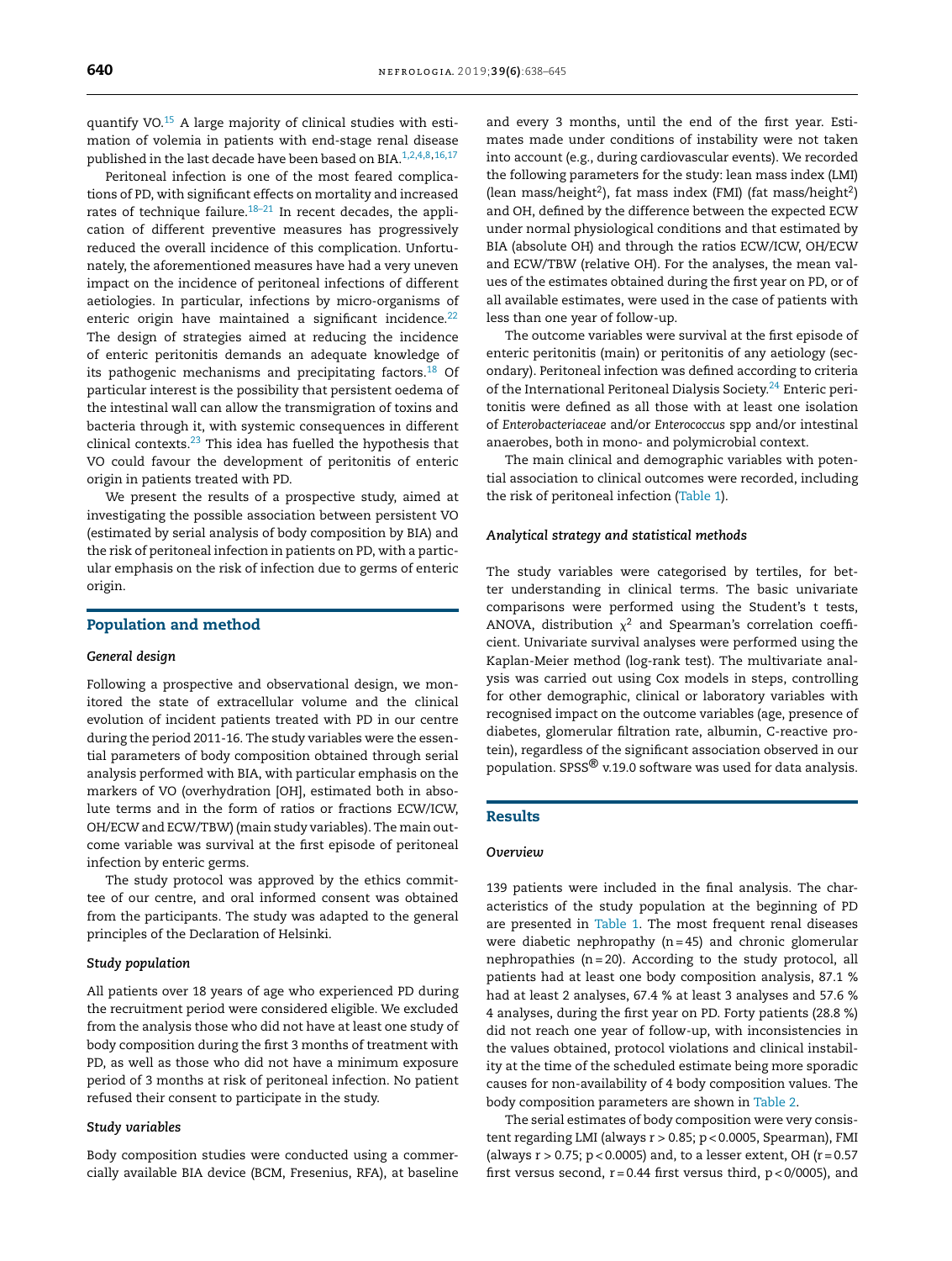#### <span id="page-3-0"></span>Table 1 – Study population. Main demographic and laboratory variables at the start of PD.

| No.                                                                         | 139                  |
|-----------------------------------------------------------------------------|----------------------|
| Age; years                                                                  | $61.1 \pm 14.4$      |
| Gender (male/female); %                                                     | 93/46 (66.9/33.1)    |
| PD category (CAPD [continuous ambulatory peritoneal dialysis]/automatic); % | 118/21 (84.9/15.1)   |
| Diabetes; %                                                                 | 58 (41.8)            |
| Comorbidities; no.                                                          | $1.39 \pm 1.51$      |
| Prior immunosuppression; %                                                  | 20(14.4)             |
| Glomerular filtration (mean renal clearance); ml/min                        | $8.6 \pm 4.0$        |
| D/P240' creatinine, baseline PBT                                            | $0.71 \pm 0.09$      |
| Ultrafiltration at 240', baseline PBT; ml                                   | $525 \pm 270$        |
| Body mass index; kg/m2                                                      | $27.4 + 4.2$         |
| Haemoglobin; g/dl                                                           | $10.9 \pm 1.3$       |
| Plasma albumin; g/l                                                         | $37.5 \pm 5.7$       |
| C-reactive protein; mg/dl                                                   | $0.42(0.01 - 15.86)$ |
| Follow-up; months                                                           | $24.0 + 17.2$        |

#### PD: peritoneal dialysis; PBT: peritoneal balance test.

The figures express means ± standard deviation for numeric variables (except C-reactive protein, presented as median with amplitude), and n (%) for categorical variables.

#### Table 2 – Studies of body composition.

|                          | Baseline                    |                                    |
|--------------------------|-----------------------------|------------------------------------|
| Body weight; kg          | $74.7 + 12.9$               | $75.6 + 13.1$                      |
| OH:1                     | $1.17 \pm 1.79$ (†"2.6/8.5) | $1.12 \pm 1.56$ (â $\in$ "2.7/5.4) |
| Extracellular water; l   | $16.8 \pm 3.1$              | $16.9 \pm 3.0$                     |
| Intracellular water; l   | $18.2 \pm 3.9$              | $18.3 \pm 3.8$                     |
| ECW/ICW ratio            | $0.94 \pm 0.14$             | $0.94 \pm 0.13$                    |
| OH/ECW ratio             | $0.07 + 0.12$               | $0.07 \pm 0.16$                    |
| ECW/TBW ratio            | $0.48 \pm 0.04$             | $0.48 \pm 0.04$                    |
| Fat mass index; $kg/m2$  | $10.0 \pm 3.8$              | $10.3 \pm 3.6$                     |
| Lean mass index; $kg/m2$ | $13.1 \pm 3.0$              | $13.1 \pm 2.8$                     |

TBW: total body water; ECW: extracellular water; ICW: intracellular water; OH: overhydration.

The figures express means $\pm$ standard deviation (breadth). Baselinerefers to the first BIA performed after the start of PD. Meanindicates the mean of the estimates during the first year (or until the end of follow-up if it is less than one year).

ECW/ICW ( $r = 0.63$  first versus second,  $r = 0.66$  first versus third,  $p$  < 0.0005), OH/ECW (r = 0.65 first versus second, r = 0.58 first versus third,  $p < 0.0005$ ) and ECW/TBW ( $r = 0.63$  first versus second,  $r = 0.61$  first versus third,  $p < 0.0005$ ).

Sixty-three patients (45.3 %) suffered at least one episode of peritoneal infection, an average of  $15.2 \pm 13.5$  months after the start of PD, for a total of 134 episodes. The main aetiological agents were gram-positive germs (n= 79), including 51 episodes from *Streptococcus* spp. There were also 15 episodes of infection by enteric and non-enteric gram-negative germs, and 21 polymicrobial infections while, in 13 cases, bacteriological studies were negative. Seventeen patients (12.2 %) experienced at least one mono- or polymicrobial infection with isolation of enteric micro-organisms, for a total of 25 episodes (cumulative incidence of one episode every 133.4 patients/months). At the end of follow-up, 9 patients had died, and 3 had been transferred to haemodialysis due to severe or recurrent peritonitis.

#### *Univariate predictors of peritoneal infection*

#### *General risk of peritonitis*

Kaplan-Meier analyses showed an increased risk of peritonitis in the highest thirds of ICW/ECW ratio ( $p = 0.001$ ) [\(Fig.](#page-4-0) 1 A),

and significantly lower in the lower tertile of FMI ( $p = 0.024$ ), while absolute OH, OH/ECW [\(Fig.](#page-4-0) 1B), ECW/TBW ([Fig.](#page-4-0) 1C) or LMI showed no correlation with this outcome variable. However, patients who presented at least one episode of peritonitis showed higher degrees of absolute OH (1.46  $\pm$  1.64 versus  $0.92 \pm 1.87$  l; p = 0.059), ECW/ICW ratio  $(0.98 \pm 0.13$  versus  $0.90 \pm 0.13$ ; p=0.002) and ECW/TBW ratio  $(0.49 \pm 0.03)$ versus  $0.47 \pm 0.03$ , p = 0.004) (p = 0.088 for OH/ECW) at the start of PD than those who did not present this complication.

In relation to other variables, the overall risk of peritonitis was higher in diabetics  $(p=0.001)$  and patients with lower glomerular filtration at the start of PD ( $p = 0.042$ ), with non-significant trends in cases of patients with depressive disorders ( $p = 0.072$ ) (all other variables in Table 1 not significant NS).

#### *Risk of enteric germ peritonitis*

Univariate analyses showed a significantly increased risk of enteric peritonitis in patients in the highest third of ECW/ICW ratio ( $p = 0.007$ ) ([Fig.](#page-4-0) 2 A), OH/ECW (Fig. 2B) and ECW/TBW ([Fig.](#page-4-0) 2C). In the case of absolute OH, only one trend in the same direction was observed ( $p = 0.096$ ). On the contrary, the highest third of LMI associated a tendency to lower risk of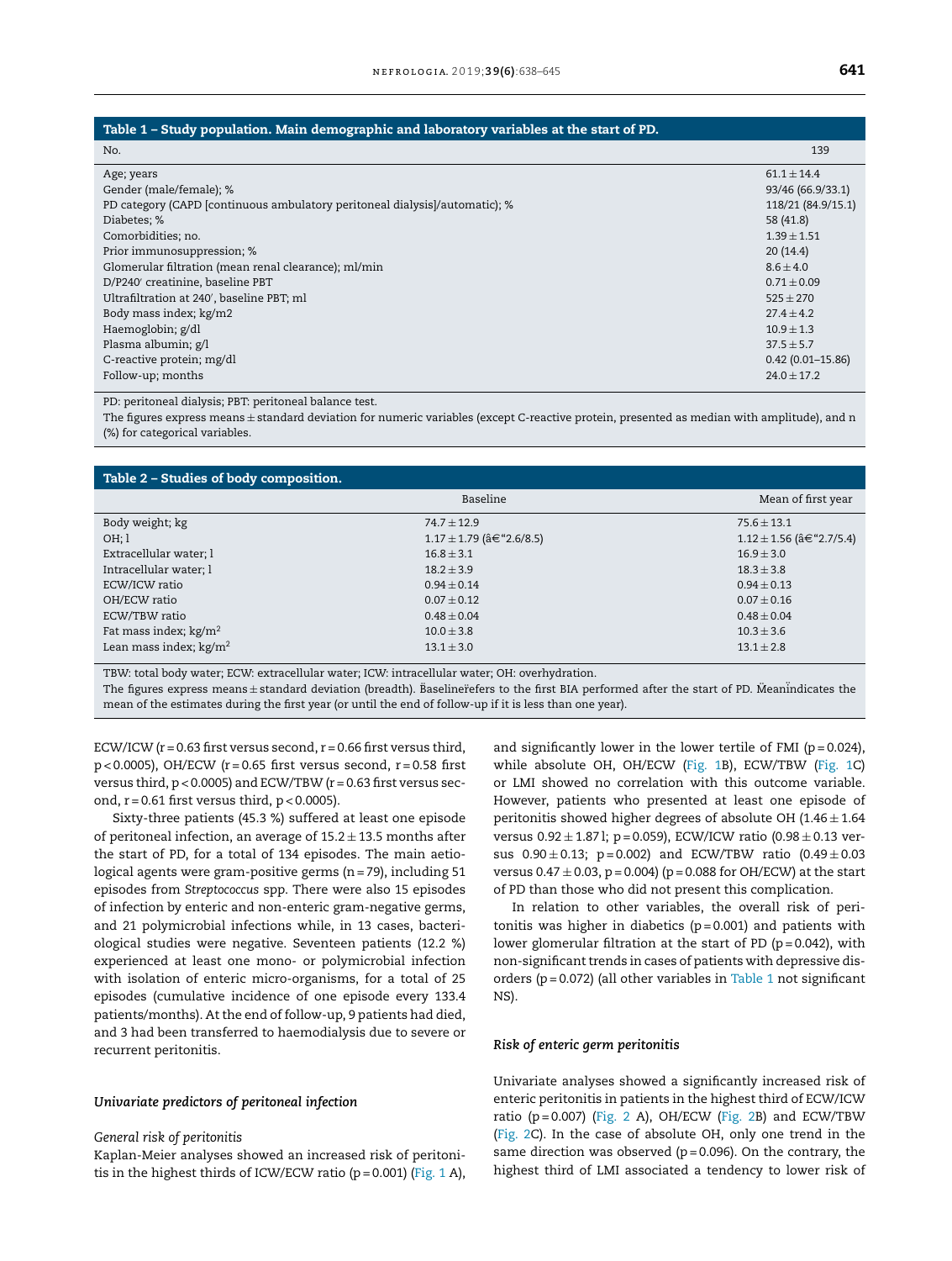<span id="page-4-0"></span>

Fig. 1 – A) Probability of peritoneal infection (any aetiology) in relation to the average estimates of the ECW/ICW ratio during the first year on PD. B) Probability of peritoneal infection (any aetiology) in relation to the average estimates of the OH/ECW ratio during the first year on PD. C) Probability of peritoneal infection (any aetiology) in relation to the average estimates of the ECW/TBW ratio during the first year on PD.



Fig. 2 – A) Probability of enteric peritoneal infection in relation to the average estimates of the ECW/ICW ratio during the first year on PD. B) Probability of enteric peritoneal infection in relation to the average estimates of the OH/ECW ratio during the first year on PD. C) Probability of enteric peritoneal infection in relation to the average estimates of the ECW/TBW ratio during the first year on PD.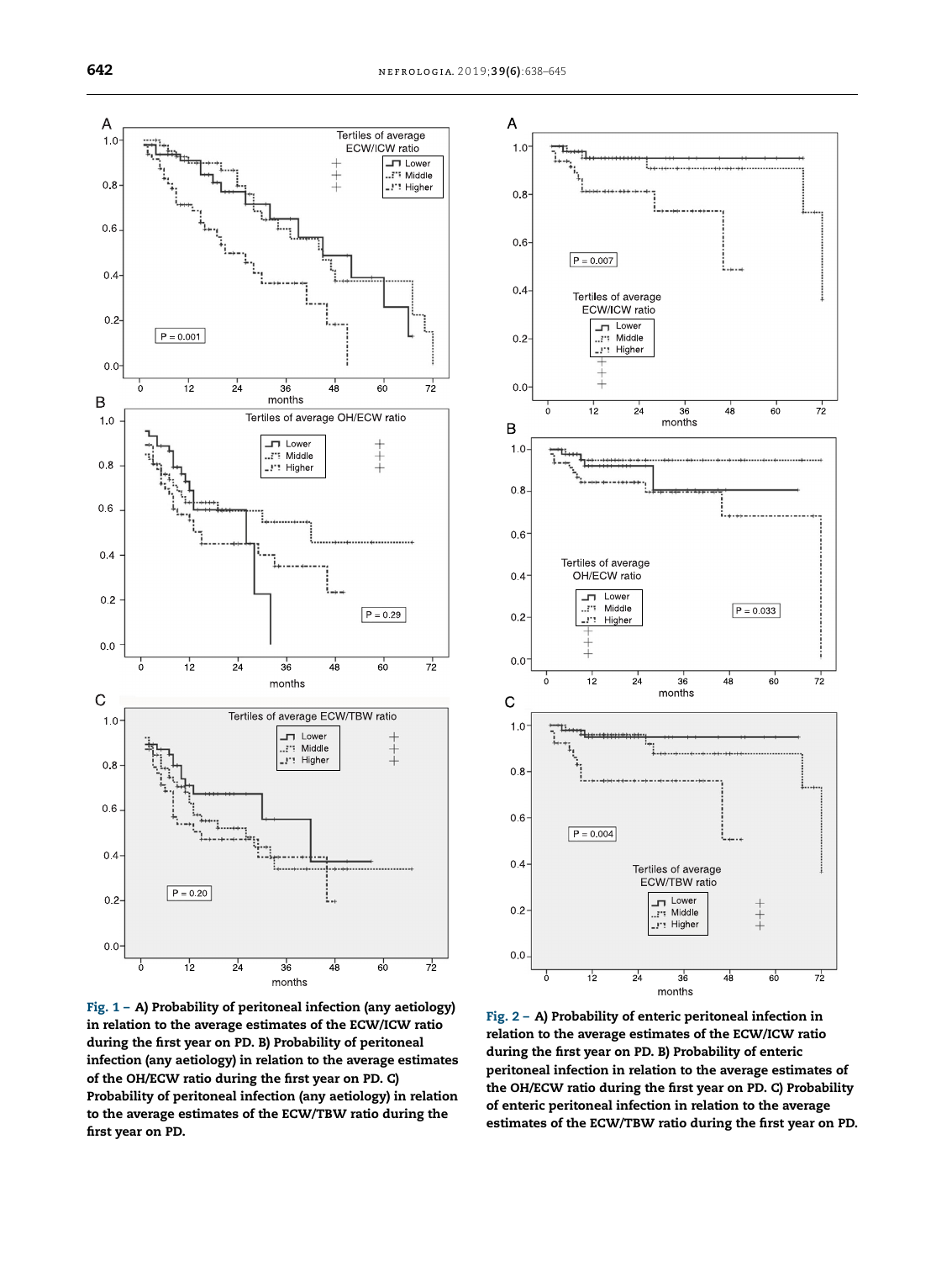| Table 3 - Risk of peritoneal infection in relation to body composition analyses. Multivariate study. |                             |           |         |                               |            |         |  |  |  |
|------------------------------------------------------------------------------------------------------|-----------------------------|-----------|---------|-------------------------------|------------|---------|--|--|--|
|                                                                                                      | $[0,2-4]$ Peritonitis (all) |           |         | [0,5-7] Peritonitis (enteric) |            |         |  |  |  |
|                                                                                                      | <b>RR</b>                   | 95 % CI   | p value | RR                            | 95 % CI    | p value |  |  |  |
| $[0,1-7]$ Mean OH                                                                                    |                             |           |         |                               |            |         |  |  |  |
| Middle tertile                                                                                       | 0.80                        | 0.41/1.56 | 0.51    | 0.84                          | 0.87/4.22  | 0.84    |  |  |  |
| High tertile                                                                                         | 1.11                        | 0.60/2.06 | 0.73    | 2.17                          | 0.75/7.55  | 0.25    |  |  |  |
| $[0, 1 - 7]$                                                                                         |                             |           |         |                               |            |         |  |  |  |
| $[0,1-7]$ Mean ECW/ICW                                                                               |                             |           |         |                               |            |         |  |  |  |
| Middle tertile                                                                                       | 1.30                        | 0.64/2.64 | 0.47    | 1.00                          | 0.36/5.14  | 0.98    |  |  |  |
| High tertile                                                                                         | 1.52                        | 0.76/3.03 | 0.23    | 3.48                          | 1.03/14.59 | 0.046   |  |  |  |
| $[0,1-7]$                                                                                            |                             |           |         |                               |            |         |  |  |  |
| $[0,1-7]$ Mean OH/ECW                                                                                |                             |           |         |                               |            |         |  |  |  |
| Middle tertile                                                                                       | 0.98                        | 0.50/1.92 | 0.95    | 0.69                          | 0.29/2.45  | 0.28    |  |  |  |
| High tertile                                                                                         | 1.49                        | 0.80/2.80 | 0.21    | 2.31                          | 0.98/6.56  | 0.061   |  |  |  |
| $[0, 1 - 7]$                                                                                         |                             |           |         |                               |            |         |  |  |  |
| [0,1-7]Mean ECW/TBW                                                                                  |                             |           |         |                               |            |         |  |  |  |
| Middle tertile                                                                                       | 1.45                        | 0.78/2.75 | 0.25    | 1.50                          | 0.67/8.23  | 0.33    |  |  |  |
| High tertile                                                                                         | 1.80                        | 0.93/3.49 | 0.086   | 6.33                          | 1.37/19.37 | 0.011   |  |  |  |
| $[0, 1 - 7]$                                                                                         |                             |           |         |                               |            |         |  |  |  |
| $[0,1-7]$ Mean FMI                                                                                   |                             |           |         |                               |            |         |  |  |  |
| Middle tertile                                                                                       | 2.05                        | 1.00/4.21 | 0.049   | 0.61                          | 0.17/2.15  | 0.44    |  |  |  |
| High tertile                                                                                         | 1.88                        | 0.98/3.56 | 0.061   | 0.67                          | 0.19/2.35  | 0.53    |  |  |  |
| $[0, 1 - 7]$                                                                                         |                             |           |         |                               |            |         |  |  |  |
| $[0,1-7]$ Mean LMI                                                                                   |                             |           |         |                               |            |         |  |  |  |
| Middle tertile                                                                                       | 0.89                        | 0.48/1.65 | 0.72    | 1.52                          | 0.55/4.78  | 0.38    |  |  |  |
| High tertile                                                                                         | 0.88                        | 0.47/1.67 | 0.70    | 0.88                          | 0.29/1.76  | 0.75    |  |  |  |

TBW: total body water; ECW: extracellular water; ICW: intracellular water; CI: confidence interval; FMI: fat mass index; LMI: lean mass index; RR: relative risk; OH: overhydration.

Reference low tertile.

The figures express adjusted coefficients. Main control variables: glomerular filtration rate, diabetes (risk of peritonitis of any aetiology), plasma albumin and C-reactive protein (risk of peritonitis, global or enteric).

this complication ( $p = 0.092$ ) (FMI NS). Patients who suffered some episode of enteric peritonitis had higher degrees of absolute OH  $(1.92 \pm 1.83$  versus  $1.03 \pm 1.73$  l; p = 0.059), ECW/ICW ratio (1.02  $\pm$  0.17 versus 0.92  $\pm$  0.13; p = 0.012) OH/ECW ratio  $(0.12 \pm 0.11$  versus  $0.05 \pm 0.09$ ; p = 0.016), and ECW/TBW ratio  $(0.51 \pm 0.04$  versus  $0.46 \pm 0.04$ ; p = 0.010) at the start of PD than those who did not present this complication.

High levels of C-reactive protein ( $p = 0.056$ ) and lower levels of plasma albumin ( $p = 0.11$ ) at the start of PD were the only variables that showed a trend (not significant) to univariate association with the risk of enteric peritonitis during followup.

#### *Multivariate analysis*

The results of the multivariate analysis are presented in Table 3. Apart from an NS trend to lower risk in patients with lower levels of FMI, no body composition parameter showed an association with the probability of suffering from a peritoneal infection (any aetiology). On the contrary, our analyses revealed a consistent correlation between the persistent presence of VO (estimated from the ICW/ECW, OH/ECW and ECW/TBW ratios) and the subsequent risk of suffering at least one episode of enteric germ peritonitis. It should be noted that, in the case of the OH/ECW ratio, the risk ratio between the highest and lowest thirds did not reach statistical significance (Table 3), but the comparison between highest and middle thirds (RR: 3.67; 95 % CI: 1.02/13.51; p = 0.044).

#### **Discussion**

Both peritoneal and VO infections have a known negative effect on the evolution of patients on PD. Traditionally, it has been considered that these complications compromised patient survival and PD technique by differentiated mechanisms, but more recently, it has been suggested that persistent VO may be a modifiable risk factor for PD peritonitis. Thus, in a *post hoc* analysis of a cross-sectional study, aimed at investigating the prevalence and risk factors for OH in 307 patients on PD in China, Guo et al.<sup>[5](#page-6-0)</sup> observed that patients with higher levels of ECW/TBW ratio had worse results in terms of patient survival and technique, and apparently increased risks of peritonitis and cardiovascular events. On the other hand, Santhakumaran et al. $^{25}$  $^{25}$  $^{25}$  presented the results of a retrospective study of patients with at least 2 body composition analyses, and compared the rates of peritoneal infection of patients categorised according to the median OH/ECW ratio, used as an estimator of OH. The univariate analysis showed a clear trend towards increased risk of enteric germ peritonitis in overhydrated patients, although this association was not maintained after adjusting the coefficients for plasma albumin levels and glomerular filtration.

Isolation of micro-organisms of enteric origin during a peritoneal infection in PD is usually associated with aggressive clinical presentations and poor overall prognosis, including substantial mortality and technique failure rates. $18,26,27$ Despite continued efforts in recent decades, the overall inci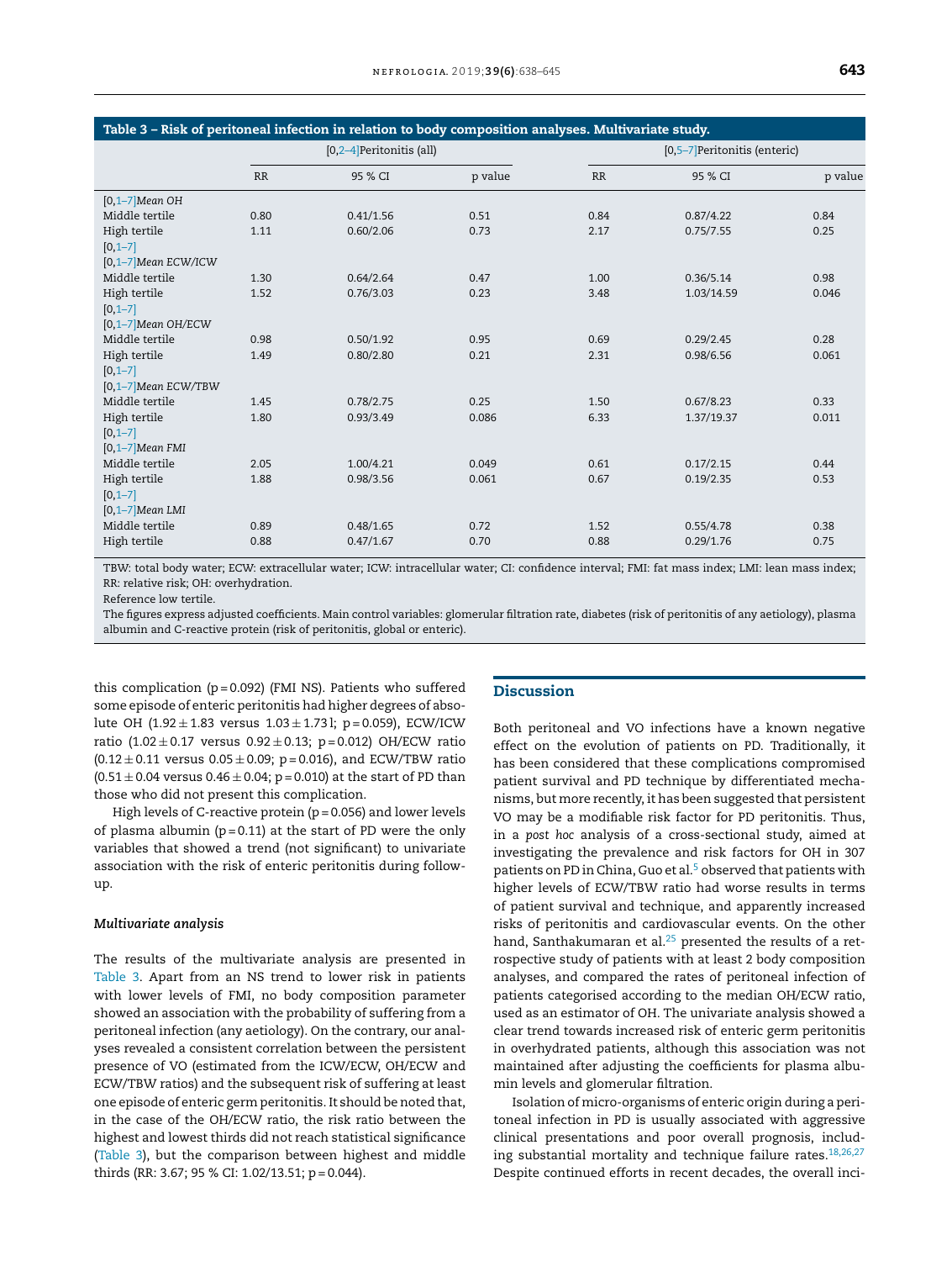<span id="page-6-0"></span>dence of these infections has not improved significantly. A better knowledge of its pathogenesis could be of great help, for this purpose, but the information available is limited and often controversial. The presence of pre-existing (e.g., diverticulosis) or recently started (e.g., intestinal ischemia or acute cholecystitis) gaps in the continuity of abdominal antimicrobial barriers represents an obvious source for such infections. Many other factors have been linked to an increased risk of enteric peritonitis on PD, including diabetes, general comorbidity, malnutrition, inflammation, constipation, diarrhoea, laxative abuse, persistent hypokalaemia, broad-spectrum antibiotic therapy or treatments with gas-tric acid secretion inhibitors.<sup>[28](#page-7-0)</sup> On the other hand, and in a manner comparable to other forms of peritonitis, the PD technique itself may contribute to the risk of enteric infections. For example, hypertonic solutions, particularly if they are rich in glucose degradation products, can generate local inflamma-tion and affect peritoneal defence mechanisms.<sup>[29](#page-7-0)</sup> In addition, the in situ presence of the peritoneal catheter and the dialysis mechanics itself (including recurrent renewal of the peritoneal fluid) may contribute to a defective immune response in these patients.[26](#page-7-0)

To our knowledge, this is the first prospective study that demonstrates an association between persistent OH and the risk of peritoneal infection by enteric germs. However, the explanation for this association is not entirely clear. It has been suggested that persistent oedema of the intestinal wall may favour microbial and bacterial endotoxin transmigration, in some cases leading to systemic infections, in different clinical contexts. Patients with congestive heart failure have intestinal microcirculation disorders, which appear to contribute to the inflammatory state observed in these cases. $^{23}$  $^{23}$  $^{23}$ The potential analogy with patients on PD with persistent OH is very attractive. Previous studies have shown an association between persistent OH and inflammatory markers in these patients,[30](#page-7-0) and this study showed a trend toward association between baseline levels of C-reactive protein and the subsequent risk of enteric peritonitis. However, these are clearly speculative hypotheses, because the association between VO, intestinal wall oedema and risk of local or systemic infection seems inconsistent. In addition, and from an opposite perspective, there is no evidence that patients treated with peritoneal ultrafiltration due to refractory heart failure, or patients on PD suffering from anasarca phases present a particular risk of infection by enteric germs. Finally, alternative explanations must be considered. For example, O-H may be a mere marker of subjects with a greater intrinsic risk of peritonitis on PD (elderly, diabetic, malnourished, hypoalbuminaemic or with cardiovascular disease) although, in this case, a globally increased risk of peritoneal infection would be expected, not specifically restricted to infections by intestinal microorganisms.

This study has significant limitations, including its singlecentre design and a sample of limited size, which may have affected the consistency of some results. For example, the ECW/ICW and ECW/TBW ratios, but not the absolute OH, showed association with the main outcome variable, while the OH/ECW ratio showed a clear trend that, however, was not fully consistent. Our multivariate model considered the main confounding variables with a recognized association

with the risk of peritonitis in PD, but limited knowledge of the pathogenic factors for enteric peritonitis (including the hidden presence of abdominal disease) adds uncertainty to the reliability of the results.

In summary, persistent volume overload associates a significant risk of peritoneal infection by micro-organisms of enteric origin in patients treated with PD. On the contrary, the overall risk of peritoneal infection does not appear to be increased, in this context. The prevention and early and effective management of volume overload should be part of any strategy aimed at reducing the incidence of enteric peritonitis in these patients.

# Conflict of interests

The authors declare that they have no conflicts of interest.

### Funding

This study received financial and methodological support from the Endocrine and Metabolic Diseases Research Group of the Biomedical Research Institute of the Faculty of Health Sciences, Universidad de A Coruña (INIBIC), Project PI16/00884, Carlos III Health Institute.

#### r e f e r enc e s

- [1]. [Zoccali](http://refhub.elsevier.com/S2013-2514(19)30156-7/sbref0005) [C,](http://refhub.elsevier.com/S2013-2514(19)30156-7/sbref0005) [Moissl](http://refhub.elsevier.com/S2013-2514(19)30156-7/sbref0005) [U,](http://refhub.elsevier.com/S2013-2514(19)30156-7/sbref0005) [Chazot](http://refhub.elsevier.com/S2013-2514(19)30156-7/sbref0005) [C,](http://refhub.elsevier.com/S2013-2514(19)30156-7/sbref0005) [Mallamaci](http://refhub.elsevier.com/S2013-2514(19)30156-7/sbref0005) [F,](http://refhub.elsevier.com/S2013-2514(19)30156-7/sbref0005) [Tripepi](http://refhub.elsevier.com/S2013-2514(19)30156-7/sbref0005) [G,](http://refhub.elsevier.com/S2013-2514(19)30156-7/sbref0005) [Arkossy](http://refhub.elsevier.com/S2013-2514(19)30156-7/sbref0005) [O,](http://refhub.elsevier.com/S2013-2514(19)30156-7/sbref0005) [et](http://refhub.elsevier.com/S2013-2514(19)30156-7/sbref0005) [al.](http://refhub.elsevier.com/S2013-2514(19)30156-7/sbref0005) [Chronic](http://refhub.elsevier.com/S2013-2514(19)30156-7/sbref0005) [fluid](http://refhub.elsevier.com/S2013-2514(19)30156-7/sbref0005) [overload](http://refhub.elsevier.com/S2013-2514(19)30156-7/sbref0005) [and](http://refhub.elsevier.com/S2013-2514(19)30156-7/sbref0005) [mortality](http://refhub.elsevier.com/S2013-2514(19)30156-7/sbref0005) [in](http://refhub.elsevier.com/S2013-2514(19)30156-7/sbref0005) [ESRD.](http://refhub.elsevier.com/S2013-2514(19)30156-7/sbref0005) [J](http://refhub.elsevier.com/S2013-2514(19)30156-7/sbref0005) [Am](http://refhub.elsevier.com/S2013-2514(19)30156-7/sbref0005) [Soc](http://refhub.elsevier.com/S2013-2514(19)30156-7/sbref0005) [Nephrol.](http://refhub.elsevier.com/S2013-2514(19)30156-7/sbref0005) [2017;28\(8\):2491](http://refhub.elsevier.com/S2013-2514(19)30156-7/sbref0005)–[7.](http://refhub.elsevier.com/S2013-2514(19)30156-7/sbref0005)
- [2]. [Van](http://refhub.elsevier.com/S2013-2514(19)30156-7/sbref0010) [Biesen](http://refhub.elsevier.com/S2013-2514(19)30156-7/sbref0010) [W,](http://refhub.elsevier.com/S2013-2514(19)30156-7/sbref0010) [Williams](http://refhub.elsevier.com/S2013-2514(19)30156-7/sbref0010) [JD,](http://refhub.elsevier.com/S2013-2514(19)30156-7/sbref0010) [Covic](http://refhub.elsevier.com/S2013-2514(19)30156-7/sbref0010) [AC,](http://refhub.elsevier.com/S2013-2514(19)30156-7/sbref0010) [Fan](http://refhub.elsevier.com/S2013-2514(19)30156-7/sbref0010) [S,](http://refhub.elsevier.com/S2013-2514(19)30156-7/sbref0010) [Claes](http://refhub.elsevier.com/S2013-2514(19)30156-7/sbref0010) [K,](http://refhub.elsevier.com/S2013-2514(19)30156-7/sbref0010) [Lichodziejewska-Niemierko](http://refhub.elsevier.com/S2013-2514(19)30156-7/sbref0010) [M,](http://refhub.elsevier.com/S2013-2514(19)30156-7/sbref0010) [et](http://refhub.elsevier.com/S2013-2514(19)30156-7/sbref0010) [al.](http://refhub.elsevier.com/S2013-2514(19)30156-7/sbref0010) [Fluid](http://refhub.elsevier.com/S2013-2514(19)30156-7/sbref0010) [status](http://refhub.elsevier.com/S2013-2514(19)30156-7/sbref0010) [in](http://refhub.elsevier.com/S2013-2514(19)30156-7/sbref0010) [peritoneal](http://refhub.elsevier.com/S2013-2514(19)30156-7/sbref0010) [dialysis](http://refhub.elsevier.com/S2013-2514(19)30156-7/sbref0010) [patients:](http://refhub.elsevier.com/S2013-2514(19)30156-7/sbref0010) [the](http://refhub.elsevier.com/S2013-2514(19)30156-7/sbref0010) [European](http://refhub.elsevier.com/S2013-2514(19)30156-7/sbref0010) [Body](http://refhub.elsevier.com/S2013-2514(19)30156-7/sbref0010) [Composition](http://refhub.elsevier.com/S2013-2514(19)30156-7/sbref0010) [Monitoring](http://refhub.elsevier.com/S2013-2514(19)30156-7/sbref0010) [\(EuroBCM\)](http://refhub.elsevier.com/S2013-2514(19)30156-7/sbref0010) [study](http://refhub.elsevier.com/S2013-2514(19)30156-7/sbref0010) [cohort.](http://refhub.elsevier.com/S2013-2514(19)30156-7/sbref0010) [PLoS](http://refhub.elsevier.com/S2013-2514(19)30156-7/sbref0010) [One.](http://refhub.elsevier.com/S2013-2514(19)30156-7/sbref0010) [2011;6\(2\):e17148.](http://refhub.elsevier.com/S2013-2514(19)30156-7/sbref0010)
- [3]. [Aguiar](http://refhub.elsevier.com/S2013-2514(19)30156-7/sbref0015) [PV,](http://refhub.elsevier.com/S2013-2514(19)30156-7/sbref0015) [Santos](http://refhub.elsevier.com/S2013-2514(19)30156-7/sbref0015) [O,](http://refhub.elsevier.com/S2013-2514(19)30156-7/sbref0015) [Teixeira](http://refhub.elsevier.com/S2013-2514(19)30156-7/sbref0015) [L,](http://refhub.elsevier.com/S2013-2514(19)30156-7/sbref0015) [Silva](http://refhub.elsevier.com/S2013-2514(19)30156-7/sbref0015) [F,](http://refhub.elsevier.com/S2013-2514(19)30156-7/sbref0015) [Azevedo](http://refhub.elsevier.com/S2013-2514(19)30156-7/sbref0015) [P,](http://refhub.elsevier.com/S2013-2514(19)30156-7/sbref0015) [Vidinha](http://refhub.elsevier.com/S2013-2514(19)30156-7/sbref0015) [J,](http://refhub.elsevier.com/S2013-2514(19)30156-7/sbref0015) [et](http://refhub.elsevier.com/S2013-2514(19)30156-7/sbref0015) [al.](http://refhub.elsevier.com/S2013-2514(19)30156-7/sbref0015) [Overhydration](http://refhub.elsevier.com/S2013-2514(19)30156-7/sbref0015) [prevalence](http://refhub.elsevier.com/S2013-2514(19)30156-7/sbref0015) [in](http://refhub.elsevier.com/S2013-2514(19)30156-7/sbref0015) [peritoneal](http://refhub.elsevier.com/S2013-2514(19)30156-7/sbref0015) [dialysis](http://refhub.elsevier.com/S2013-2514(19)30156-7/sbref0015)—[a](http://refhub.elsevier.com/S2013-2514(19)30156-7/sbref0015) [2](http://refhub.elsevier.com/S2013-2514(19)30156-7/sbref0015) [year](http://refhub.elsevier.com/S2013-2514(19)30156-7/sbref0015) [longitudinal](http://refhub.elsevier.com/S2013-2514(19)30156-7/sbref0015) [analysis.](http://refhub.elsevier.com/S2013-2514(19)30156-7/sbref0015) [Nefrologia.](http://refhub.elsevier.com/S2013-2514(19)30156-7/sbref0015) [2015;35\(2\):189](http://refhub.elsevier.com/S2013-2514(19)30156-7/sbref0015)–[96.](http://refhub.elsevier.com/S2013-2514(19)30156-7/sbref0015)
- [4]. [Ronco](http://refhub.elsevier.com/S2013-2514(19)30156-7/sbref0020) [C,](http://refhub.elsevier.com/S2013-2514(19)30156-7/sbref0020) [Verger](http://refhub.elsevier.com/S2013-2514(19)30156-7/sbref0020) [C,](http://refhub.elsevier.com/S2013-2514(19)30156-7/sbref0020) [Crepaldi](http://refhub.elsevier.com/S2013-2514(19)30156-7/sbref0020) [C,](http://refhub.elsevier.com/S2013-2514(19)30156-7/sbref0020) [Pham](http://refhub.elsevier.com/S2013-2514(19)30156-7/sbref0020) [J,](http://refhub.elsevier.com/S2013-2514(19)30156-7/sbref0020) [De](http://refhub.elsevier.com/S2013-2514(19)30156-7/sbref0020) [Los](http://refhub.elsevier.com/S2013-2514(19)30156-7/sbref0020) [Rios](http://refhub.elsevier.com/S2013-2514(19)30156-7/sbref0020) [T,](http://refhub.elsevier.com/S2013-2514(19)30156-7/sbref0020) [Gauly](http://refhub.elsevier.com/S2013-2514(19)30156-7/sbref0020) [A,](http://refhub.elsevier.com/S2013-2514(19)30156-7/sbref0020) [et](http://refhub.elsevier.com/S2013-2514(19)30156-7/sbref0020) [al.](http://refhub.elsevier.com/S2013-2514(19)30156-7/sbref0020) [Baseline](http://refhub.elsevier.com/S2013-2514(19)30156-7/sbref0020) [hydration](http://refhub.elsevier.com/S2013-2514(19)30156-7/sbref0020) [status](http://refhub.elsevier.com/S2013-2514(19)30156-7/sbref0020) [in](http://refhub.elsevier.com/S2013-2514(19)30156-7/sbref0020) [incident](http://refhub.elsevier.com/S2013-2514(19)30156-7/sbref0020) [peritoneal](http://refhub.elsevier.com/S2013-2514(19)30156-7/sbref0020) [dialysis](http://refhub.elsevier.com/S2013-2514(19)30156-7/sbref0020) [patients:](http://refhub.elsevier.com/S2013-2514(19)30156-7/sbref0020) [the](http://refhub.elsevier.com/S2013-2514(19)30156-7/sbref0020) [initiative](http://refhub.elsevier.com/S2013-2514(19)30156-7/sbref0020) [of](http://refhub.elsevier.com/S2013-2514(19)30156-7/sbref0020) [patient](http://refhub.elsevier.com/S2013-2514(19)30156-7/sbref0020) [outcomes](http://refhub.elsevier.com/S2013-2514(19)30156-7/sbref0020) [in](http://refhub.elsevier.com/S2013-2514(19)30156-7/sbref0020) [dialysis](http://refhub.elsevier.com/S2013-2514(19)30156-7/sbref0020) [\(IPOD-PD](http://refhub.elsevier.com/S2013-2514(19)30156-7/sbref0020) [study\)dagger.](http://refhub.elsevier.com/S2013-2514(19)30156-7/sbref0020) [Nephrol](http://refhub.elsevier.com/S2013-2514(19)30156-7/sbref0020) [Dial](http://refhub.elsevier.com/S2013-2514(19)30156-7/sbref0020) [Transplant.](http://refhub.elsevier.com/S2013-2514(19)30156-7/sbref0020) [2015;30\(5\):849–58.](http://refhub.elsevier.com/S2013-2514(19)30156-7/sbref0020)
- [5]. [Guo](http://refhub.elsevier.com/S2013-2514(19)30156-7/sbref0025) [Q,](http://refhub.elsevier.com/S2013-2514(19)30156-7/sbref0025) [Lin](http://refhub.elsevier.com/S2013-2514(19)30156-7/sbref0025) [J,](http://refhub.elsevier.com/S2013-2514(19)30156-7/sbref0025) [Li](http://refhub.elsevier.com/S2013-2514(19)30156-7/sbref0025) [J,](http://refhub.elsevier.com/S2013-2514(19)30156-7/sbref0025) [Yi](http://refhub.elsevier.com/S2013-2514(19)30156-7/sbref0025) [C,](http://refhub.elsevier.com/S2013-2514(19)30156-7/sbref0025) [Mao](http://refhub.elsevier.com/S2013-2514(19)30156-7/sbref0025) [H,](http://refhub.elsevier.com/S2013-2514(19)30156-7/sbref0025) [Yang](http://refhub.elsevier.com/S2013-2514(19)30156-7/sbref0025) [X,](http://refhub.elsevier.com/S2013-2514(19)30156-7/sbref0025) [et](http://refhub.elsevier.com/S2013-2514(19)30156-7/sbref0025) [al.](http://refhub.elsevier.com/S2013-2514(19)30156-7/sbref0025) [The](http://refhub.elsevier.com/S2013-2514(19)30156-7/sbref0025) [effect](http://refhub.elsevier.com/S2013-2514(19)30156-7/sbref0025) [of](http://refhub.elsevier.com/S2013-2514(19)30156-7/sbref0025) [fluid](http://refhub.elsevier.com/S2013-2514(19)30156-7/sbref0025) [overload](http://refhub.elsevier.com/S2013-2514(19)30156-7/sbref0025) [on](http://refhub.elsevier.com/S2013-2514(19)30156-7/sbref0025) [clinical](http://refhub.elsevier.com/S2013-2514(19)30156-7/sbref0025) [outcome](http://refhub.elsevier.com/S2013-2514(19)30156-7/sbref0025) [in](http://refhub.elsevier.com/S2013-2514(19)30156-7/sbref0025) [southern](http://refhub.elsevier.com/S2013-2514(19)30156-7/sbref0025) [chinese](http://refhub.elsevier.com/S2013-2514(19)30156-7/sbref0025) [patients](http://refhub.elsevier.com/S2013-2514(19)30156-7/sbref0025) [undergoing](http://refhub.elsevier.com/S2013-2514(19)30156-7/sbref0025) [continuous](http://refhub.elsevier.com/S2013-2514(19)30156-7/sbref0025) [ambulatory](http://refhub.elsevier.com/S2013-2514(19)30156-7/sbref0025) [peritoneal](http://refhub.elsevier.com/S2013-2514(19)30156-7/sbref0025) [dialysis.](http://refhub.elsevier.com/S2013-2514(19)30156-7/sbref0025) [Perit](http://refhub.elsevier.com/S2013-2514(19)30156-7/sbref0025) [Dial](http://refhub.elsevier.com/S2013-2514(19)30156-7/sbref0025) [Int.](http://refhub.elsevier.com/S2013-2514(19)30156-7/sbref0025) [2015;35\(7\):691–702.](http://refhub.elsevier.com/S2013-2514(19)30156-7/sbref0025)
- [6]. [Hassan](http://refhub.elsevier.com/S2013-2514(19)30156-7/sbref0030) [K,](http://refhub.elsevier.com/S2013-2514(19)30156-7/sbref0030) [Hassan](http://refhub.elsevier.com/S2013-2514(19)30156-7/sbref0030) [D,](http://refhub.elsevier.com/S2013-2514(19)30156-7/sbref0030) [Shturman](http://refhub.elsevier.com/S2013-2514(19)30156-7/sbref0030) [A,](http://refhub.elsevier.com/S2013-2514(19)30156-7/sbref0030) [Rubinchik](http://refhub.elsevier.com/S2013-2514(19)30156-7/sbref0030) [I,](http://refhub.elsevier.com/S2013-2514(19)30156-7/sbref0030) [Fadi](http://refhub.elsevier.com/S2013-2514(19)30156-7/sbref0030) [H,](http://refhub.elsevier.com/S2013-2514(19)30156-7/sbref0030) [Shadi](http://refhub.elsevier.com/S2013-2514(19)30156-7/sbref0030) [H,](http://refhub.elsevier.com/S2013-2514(19)30156-7/sbref0030) [et](http://refhub.elsevier.com/S2013-2514(19)30156-7/sbref0030) [al.](http://refhub.elsevier.com/S2013-2514(19)30156-7/sbref0030) [The](http://refhub.elsevier.com/S2013-2514(19)30156-7/sbref0030) [impact](http://refhub.elsevier.com/S2013-2514(19)30156-7/sbref0030) [of](http://refhub.elsevier.com/S2013-2514(19)30156-7/sbref0030) [sub-clinical](http://refhub.elsevier.com/S2013-2514(19)30156-7/sbref0030) [over-hydration](http://refhub.elsevier.com/S2013-2514(19)30156-7/sbref0030) [on](http://refhub.elsevier.com/S2013-2514(19)30156-7/sbref0030) [left](http://refhub.elsevier.com/S2013-2514(19)30156-7/sbref0030) [ventricular](http://refhub.elsevier.com/S2013-2514(19)30156-7/sbref0030) [mass](http://refhub.elsevier.com/S2013-2514(19)30156-7/sbref0030) [in](http://refhub.elsevier.com/S2013-2514(19)30156-7/sbref0030) [peritoneal](http://refhub.elsevier.com/S2013-2514(19)30156-7/sbref0030) [dialysis](http://refhub.elsevier.com/S2013-2514(19)30156-7/sbref0030) [patients.](http://refhub.elsevier.com/S2013-2514(19)30156-7/sbref0030) [Int](http://refhub.elsevier.com/S2013-2514(19)30156-7/sbref0030) [J](http://refhub.elsevier.com/S2013-2514(19)30156-7/sbref0030) [Clin](http://refhub.elsevier.com/S2013-2514(19)30156-7/sbref0030) [Exp](http://refhub.elsevier.com/S2013-2514(19)30156-7/sbref0030) [Med.](http://refhub.elsevier.com/S2013-2514(19)30156-7/sbref0030) [2015;8\(4\):5890–6.](http://refhub.elsevier.com/S2013-2514(19)30156-7/sbref0030)
- [7]. [Tsai](http://refhub.elsevier.com/S2013-2514(19)30156-7/sbref0035) [YC,](http://refhub.elsevier.com/S2013-2514(19)30156-7/sbref0035) [Chiu](http://refhub.elsevier.com/S2013-2514(19)30156-7/sbref0035) [YW,](http://refhub.elsevier.com/S2013-2514(19)30156-7/sbref0035) [Tsai](http://refhub.elsevier.com/S2013-2514(19)30156-7/sbref0035) [JC,](http://refhub.elsevier.com/S2013-2514(19)30156-7/sbref0035) [Kuo](http://refhub.elsevier.com/S2013-2514(19)30156-7/sbref0035) [HT,](http://refhub.elsevier.com/S2013-2514(19)30156-7/sbref0035) [Hung](http://refhub.elsevier.com/S2013-2514(19)30156-7/sbref0035) [CC,](http://refhub.elsevier.com/S2013-2514(19)30156-7/sbref0035) [Hwang](http://refhub.elsevier.com/S2013-2514(19)30156-7/sbref0035) [SJ,](http://refhub.elsevier.com/S2013-2514(19)30156-7/sbref0035) [et](http://refhub.elsevier.com/S2013-2514(19)30156-7/sbref0035) [al.](http://refhub.elsevier.com/S2013-2514(19)30156-7/sbref0035) [Association](http://refhub.elsevier.com/S2013-2514(19)30156-7/sbref0035) [of](http://refhub.elsevier.com/S2013-2514(19)30156-7/sbref0035) [fluid](http://refhub.elsevier.com/S2013-2514(19)30156-7/sbref0035) [overload](http://refhub.elsevier.com/S2013-2514(19)30156-7/sbref0035) [with](http://refhub.elsevier.com/S2013-2514(19)30156-7/sbref0035) [cardiovascular](http://refhub.elsevier.com/S2013-2514(19)30156-7/sbref0035) [morbidity](http://refhub.elsevier.com/S2013-2514(19)30156-7/sbref0035) [and](http://refhub.elsevier.com/S2013-2514(19)30156-7/sbref0035) [all-cause](http://refhub.elsevier.com/S2013-2514(19)30156-7/sbref0035) [mortality](http://refhub.elsevier.com/S2013-2514(19)30156-7/sbref0035) [in](http://refhub.elsevier.com/S2013-2514(19)30156-7/sbref0035) [stages](http://refhub.elsevier.com/S2013-2514(19)30156-7/sbref0035) [4](http://refhub.elsevier.com/S2013-2514(19)30156-7/sbref0035) [and](http://refhub.elsevier.com/S2013-2514(19)30156-7/sbref0035) [5](http://refhub.elsevier.com/S2013-2514(19)30156-7/sbref0035) [CKD.](http://refhub.elsevier.com/S2013-2514(19)30156-7/sbref0035) [Clin](http://refhub.elsevier.com/S2013-2514(19)30156-7/sbref0035) [J](http://refhub.elsevier.com/S2013-2514(19)30156-7/sbref0035) [Am](http://refhub.elsevier.com/S2013-2514(19)30156-7/sbref0035) [Soc](http://refhub.elsevier.com/S2013-2514(19)30156-7/sbref0035) [Nephrol.](http://refhub.elsevier.com/S2013-2514(19)30156-7/sbref0035) [2015;10\(1\):39–46.](http://refhub.elsevier.com/S2013-2514(19)30156-7/sbref0035)
- [8]. [Brown](http://refhub.elsevier.com/S2013-2514(19)30156-7/sbref0040) [EA,](http://refhub.elsevier.com/S2013-2514(19)30156-7/sbref0040) [Davies](http://refhub.elsevier.com/S2013-2514(19)30156-7/sbref0040) [SJ,](http://refhub.elsevier.com/S2013-2514(19)30156-7/sbref0040) [Rutherford](http://refhub.elsevier.com/S2013-2514(19)30156-7/sbref0040) [P,](http://refhub.elsevier.com/S2013-2514(19)30156-7/sbref0040) [Meeus](http://refhub.elsevier.com/S2013-2514(19)30156-7/sbref0040) [F,](http://refhub.elsevier.com/S2013-2514(19)30156-7/sbref0040) [Borras](http://refhub.elsevier.com/S2013-2514(19)30156-7/sbref0040) [M,](http://refhub.elsevier.com/S2013-2514(19)30156-7/sbref0040) [Riegel](http://refhub.elsevier.com/S2013-2514(19)30156-7/sbref0040) [W,](http://refhub.elsevier.com/S2013-2514(19)30156-7/sbref0040) [et](http://refhub.elsevier.com/S2013-2514(19)30156-7/sbref0040) [al.](http://refhub.elsevier.com/S2013-2514(19)30156-7/sbref0040) [Survival](http://refhub.elsevier.com/S2013-2514(19)30156-7/sbref0040) [of](http://refhub.elsevier.com/S2013-2514(19)30156-7/sbref0040) [functionally](http://refhub.elsevier.com/S2013-2514(19)30156-7/sbref0040) [anuric](http://refhub.elsevier.com/S2013-2514(19)30156-7/sbref0040) [patients](http://refhub.elsevier.com/S2013-2514(19)30156-7/sbref0040) [on](http://refhub.elsevier.com/S2013-2514(19)30156-7/sbref0040) [automated](http://refhub.elsevier.com/S2013-2514(19)30156-7/sbref0040) [peritoneal](http://refhub.elsevier.com/S2013-2514(19)30156-7/sbref0040) [dialysis:](http://refhub.elsevier.com/S2013-2514(19)30156-7/sbref0040) [the](http://refhub.elsevier.com/S2013-2514(19)30156-7/sbref0040) [European](http://refhub.elsevier.com/S2013-2514(19)30156-7/sbref0040) [APD](http://refhub.elsevier.com/S2013-2514(19)30156-7/sbref0040) [Outcome](http://refhub.elsevier.com/S2013-2514(19)30156-7/sbref0040) [Study.](http://refhub.elsevier.com/S2013-2514(19)30156-7/sbref0040) [J](http://refhub.elsevier.com/S2013-2514(19)30156-7/sbref0040) [Am](http://refhub.elsevier.com/S2013-2514(19)30156-7/sbref0040) [Soc](http://refhub.elsevier.com/S2013-2514(19)30156-7/sbref0040) [Nephrol.](http://refhub.elsevier.com/S2013-2514(19)30156-7/sbref0040) [2003;14\(11\):2948–57.](http://refhub.elsevier.com/S2013-2514(19)30156-7/sbref0040)
- [9]. [Tian](http://refhub.elsevier.com/S2013-2514(19)30156-7/sbref0045) [N,](http://refhub.elsevier.com/S2013-2514(19)30156-7/sbref0045) [Guo](http://refhub.elsevier.com/S2013-2514(19)30156-7/sbref0045) [Q,](http://refhub.elsevier.com/S2013-2514(19)30156-7/sbref0045) [Zhou](http://refhub.elsevier.com/S2013-2514(19)30156-7/sbref0045) [Q,](http://refhub.elsevier.com/S2013-2514(19)30156-7/sbref0045) [Cao](http://refhub.elsevier.com/S2013-2514(19)30156-7/sbref0045) [P,](http://refhub.elsevier.com/S2013-2514(19)30156-7/sbref0045) [Hong](http://refhub.elsevier.com/S2013-2514(19)30156-7/sbref0045) [L,](http://refhub.elsevier.com/S2013-2514(19)30156-7/sbref0045) [Chen](http://refhub.elsevier.com/S2013-2514(19)30156-7/sbref0045) [M,](http://refhub.elsevier.com/S2013-2514(19)30156-7/sbref0045) [et](http://refhub.elsevier.com/S2013-2514(19)30156-7/sbref0045) [al.](http://refhub.elsevier.com/S2013-2514(19)30156-7/sbref0045) [The](http://refhub.elsevier.com/S2013-2514(19)30156-7/sbref0045) [impact](http://refhub.elsevier.com/S2013-2514(19)30156-7/sbref0045) [of](http://refhub.elsevier.com/S2013-2514(19)30156-7/sbref0045) [fluid](http://refhub.elsevier.com/S2013-2514(19)30156-7/sbref0045) [overload](http://refhub.elsevier.com/S2013-2514(19)30156-7/sbref0045) [and](http://refhub.elsevier.com/S2013-2514(19)30156-7/sbref0045) [variation](http://refhub.elsevier.com/S2013-2514(19)30156-7/sbref0045) [on](http://refhub.elsevier.com/S2013-2514(19)30156-7/sbref0045) [residual](http://refhub.elsevier.com/S2013-2514(19)30156-7/sbref0045) [renal](http://refhub.elsevier.com/S2013-2514(19)30156-7/sbref0045)